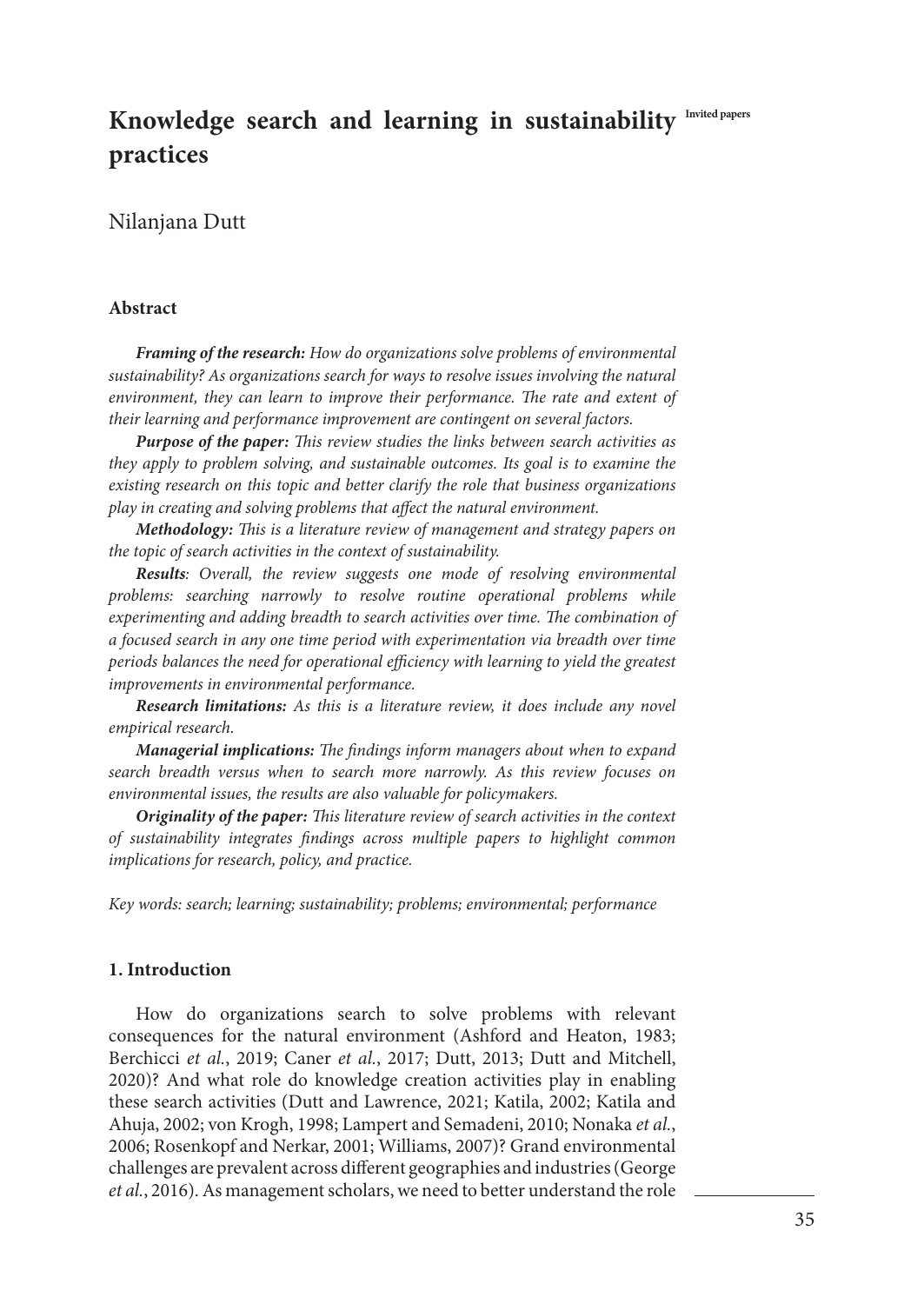# sinergie italian journal of manage Vol. 40, Issue 1, 2022

that business organizations play in creating and resolving these problems. Moreover, while there is substantial research on how organizations search and solve problems, only a subset of this research links organizations' choices and activities to issues of environmental sustainability. Thus, the goal of this review is to examine the existing research on this topic and better clarify the role that business organizations play in creating and solving problems that affect the natural environment (Dutt and Mitchell, 2020; King, 2007; Lyon *et al.*, 2018).

Empirical research on environmental issues suggests that win-win solutions are rare (Dutt and Lawrence, 2021; King and Lenox, 2000; Lyneis and Sterman, 2016). Instead, organizations must make tradeoffs between investing resources to gain the knowledge needed to solve environmental problems and balancing their costs. In turn, some reductions in financial performance may be necessary for firms to improve sustainable outcomes (Bocken and Geradts, 2020; Busch *et al.*, 2020; Christ *et al.*, 2017). Because these types of actions taken by firms directly influence the natural world, it is vital to study business organizations' activities in environmentally relevant contexts. To understand the types of tradeoffs necessary for business organizations to address environmental sustainability issues, we examine studies across two contexts.

### **2. Toxic waste studies**

We start by examining a series of studies on the toxic waste management activities of manufacturing facilities. Since 1987, the United States (U.S.) Environmental Protection Agency (EPA) has been tracking the waste management and disposal activities of the vast majority of U.S. manufacturing facilities in a database called the Toxics Release Inventory (TRI) (EPA, 1996, 2011; King, 1995). While reporting all activities to the TRI is mandatory, the goal has been to push facilities to track, document, and disclose their waste management activities (Karkkainen, 2000; Neumann, 1998; Patten, 1998; Stockwell *et al.*, 1993). This information has been used to help facilities improve waste management and develop best practices. Toxic waste has a high financial and regulatory cost in the U.S. In turn, a combination of regulatory and cost-based pressures has induced manufacturing facilities to reduce their toxic waste output. Over the last twenty years, toxic waste output in the U.S. has reduced substantially. It is possible that some of this output is a function of firms shifting manufacturing outside the U.S. (the data in this study is limited to the U.S.) (Berry, Kaul, and Lee, 2021; Li and Zhou, 2017). Some additional changes can be attributed to improvements in technology (Karimi Takalo *et al.*, 2021; Kemp, 2000; Schiederig *et al.*, 2012). Yet, the persistent heterogeneity in waste reduction, even when comparing facilities in the same industry treating waste generated from the same toxic chemical, suggests that at least some portion of the improvement is attributable to deliberate choices to reduce waste. I will focus on several studies that clarify the search and learning activities that underly the observed improvement in environmental performance.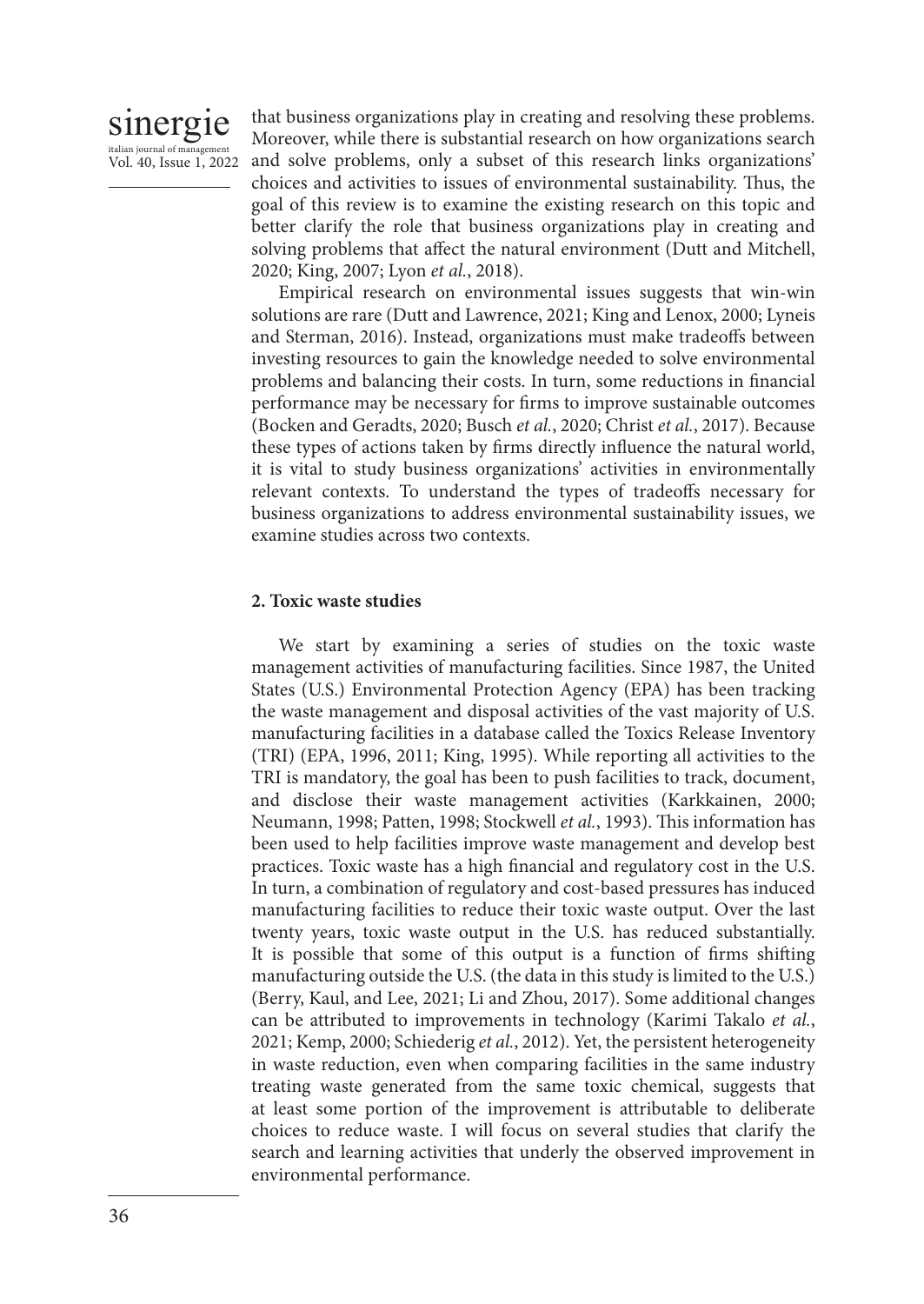**Nilanjana Dutt** Knowledge search and learning in sustainability practices

Andrew A. King has produced a mountain of research on this topic, beginning with his dissertation and continuing in follow-up work with coauthors (Berchicci and King, 2007; King, 1995, 1999; King and Toffel, 2007; King and Lenox, 2001a). Dutt and King (2014) explores whether different types of waste reduction activities reduce waste differently and, if so, why. Facilities can either use end-of-pipe (EOP) techniques to reduce toxic waste or dispose of waste without intervention. The study found that facilities using EOP techniques report an initial growth in waste followed by persistent reduction. By receiving regular feedback about their actions' outcomes, these facilities appeared to be improving relative to matched facilities not using EOP techniques.

This finding supports learning theories about the benefits of codification and feedback (Adler and Clark, 1991; Di Stefano *et al.*, 2016; Edmondson *et al.*, 2003; Pisano, 1996; Zollo and Winter, 2002). While this result is relatively straightforward from the perspective of management research, it contradicts prior wisdom about EOP techniques impeding waste reduction. Policymakers have argued that by allowing facilities to fix their mistakes, EOP techniques indirectly promote waste formation. Instead, for the average facility, the learning benefits outweigh incentive problems and using EOP treatment associates with reduced waste. The disposal and creation of toxic waste is costly for firms, and reducing its output is thus beneficial to their financial performance. Relatedly, toxic waste is an undesirable byproduct in general for society. Regulators would therefore also like to see firms reduce its output. Given these aligned incentives, it is not surprising that organizations want to reduce waste and find ways to do so.

Yet, there is heterogeneity in how much different facilities are able to reduce waste. A fundamental choice that facilities have in this context is between continuing ongoing waste reduction techniques and experimenting with new techniques, in any given year. Continuing with ongoing techniques, either those that have been used to manage the focal chemical or those that have been used to manage another chemical in the facility can help improve their efficiency, making waste reduction more successful. On the other hand, experimenting with a new technique requires the facility to learn something new. In the process of learning how to use this new technique, there may be some inefficiencies in waste reduction. However, over time, we would expect more learning to result from a strategy that values experimentation over efficiency some of the time (Bandura, 1965; Dutt and Lawrence, 2021; Leiponen and Helfat, 2010a; Payne *et al.*, 1988).

#### **3. Learning, breadth, and operational performance**

These findings support the idea that long-term learning requires some experimentation (Rockart and Dutt, 2015; Rockart and Wilson, 2019; Stan and Vermeulen, 2012). While experimenting with new waste reduction techniques is associated with a slight increase in waste output in the following year, over time these facilities perform better with regards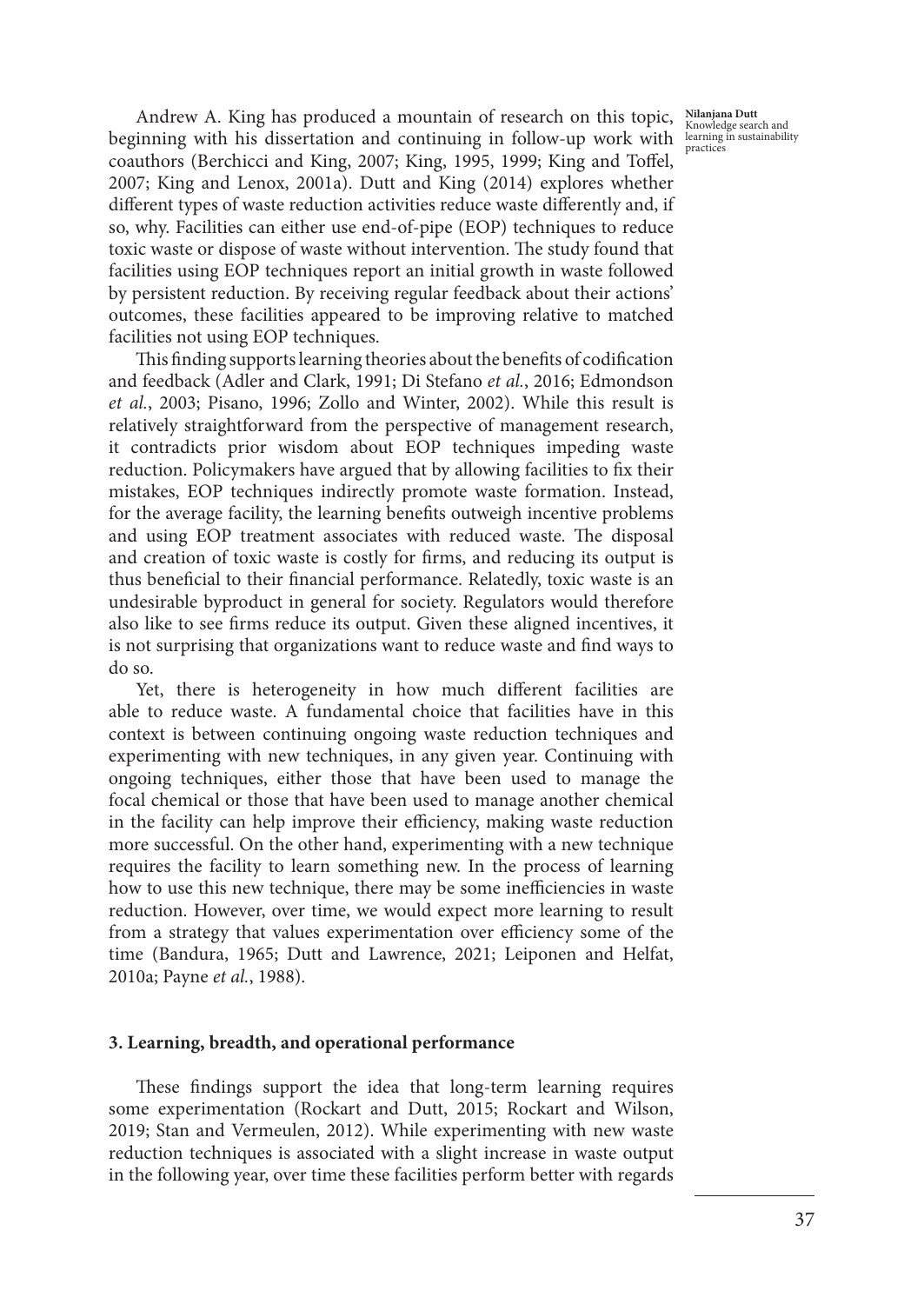# sinergie italian journal of manag

Vol. 40, Issue 1, 2022 chemical level. These effects also hold for facilities experimenting with to waste reduction. Specifically, these facilities are on a steeper waste reduction trajectory, while controlling for all fixed factors at the facilitynew techniques for other chemicals within the facility. Thus, while adding new knowledge to the facility's knowledge stock incurs a cost in terms of increasing waste in the following year, over time, this new knowledge helps the facility reduce waste to a much greater extent.

> A fundamental contribution of this paper is to carefully measure the breadth of waste reduction in any year. While the context of this study is generalizable to manufacturing facilities and other similar operations settings, the basic findings resonate with other contexts that consider how knowledge search influences sustainable outcomes. Fundamentally, the breadth of search influences organizational performance differently over time. A narrower search is associated with better operational performance metrics in the short term. On the other hand, greater breadth appears to be critical to knowledge generation and learning and is associated with better waste management outcomes in the longer term. These results clarify which approaches are beneficial for organizations based on their level of experience, as well as these strategies' implications for the natural environment.

> A related study (Berchicci *et al.*, 2019) explores the benefits of different numbers of waste reduction activities. The EPA touts one set of activitiesthose designed to reduce waste at the source-as the ideal way to manage waste. These source reduction activities push facilities to use cleaner input materials and refine their waste management processes such that the entire production process is improved (De Young *et al.*, 1993; Lober, 1996; Popkin, 1989). While this method has clear advantages, the reality is that facilities need an extensive understanding of waste management before such improvements at the source can be implemented. In turn, while a large number of facilities implement these interventions, the share of facilities implementing source reduction activities is only about ten percent of the sample (Berchicci *et al.*, 2019).

> In order to implement these source reduction activities, facilities collect suggestions from employees, managers, suppliers, vendors, and others before choosing to implement new practices. On average, Berchicci *et al.*, (2019) show that facilities using techniques to reduce waste at the source performed better, i.e., reduced waste by a greater amount over time relative to a control sample of facilities that do not reduce waste at the source. However, it is worth recognizing the limits to a causal interpretation of this result.

> There is a substantial selection effect underlying the facilities that choose to search across different knowledge sources and implement source reduction activities. The matching techniques used in this analysis rely on observable differences across facilities. Thus, to the extent that underlying differences in preferences are not captured by observable differences, the control sample may not be very reliable. Theoretically the EPA may be correct in that assuming source reduction activities are the best way to reduce waste (De Young *et al.*, 1993; Lober, 1996; Popkin, 1989). However, empirically it is difficult to assess how much waste reduction arises from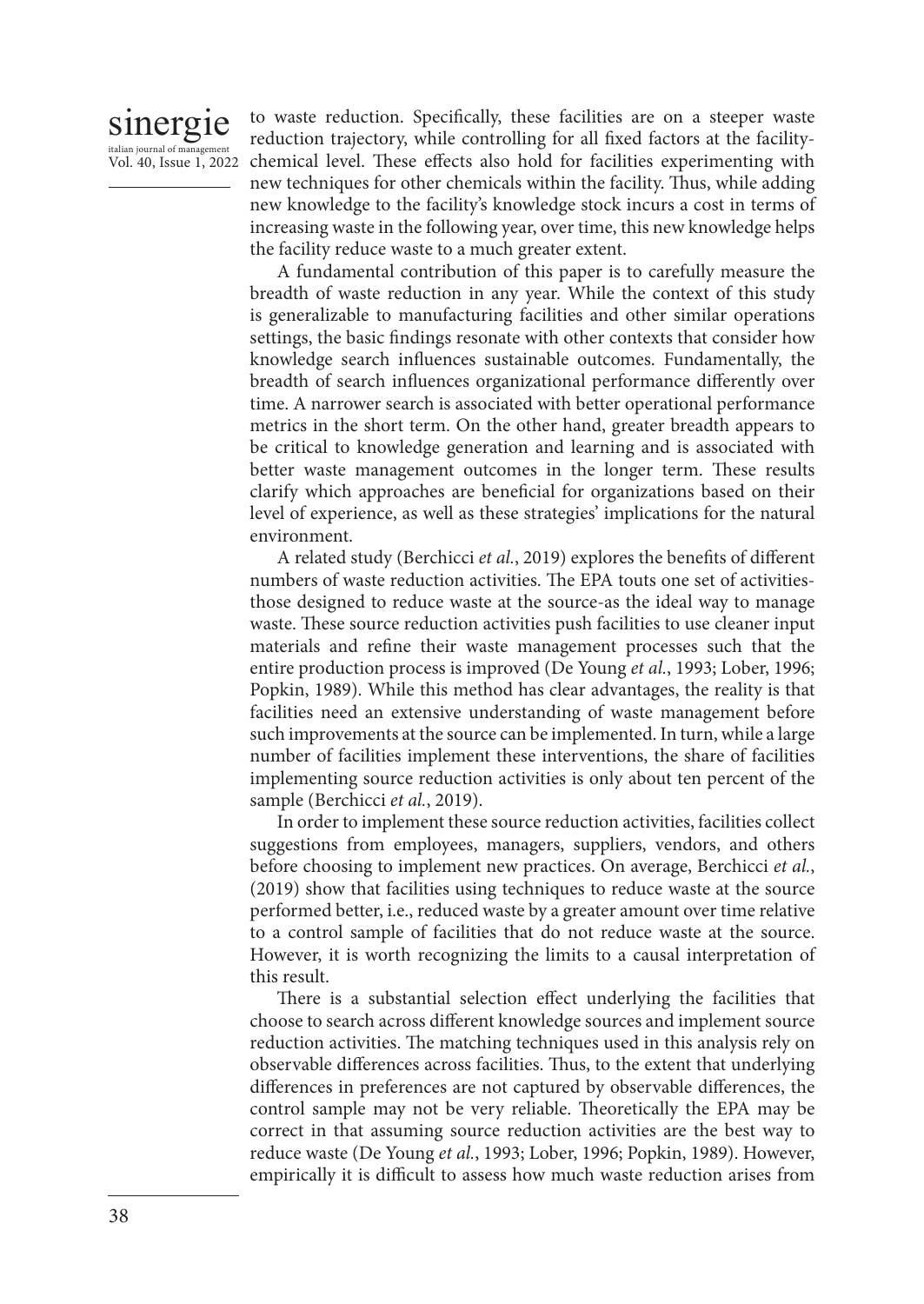source reduction activities versus other unobserved differences between the two samples of facilities.

**Nilanjana Dutt** Knowledge search and learning in sustainability practices

The first-order finding in this research is that searching through knowledge sources to reduce waste at the source appears to be beneficial for waste reduction. Specifically, this paper asks the question: How much of the heterogeneity in waste reduction is explained by additional variation in search for source reduction? A baseline expectation in the technological search literature is that using a higher number of knowledge sources benefits search outcomes (Foss *et al.*, 2013; Laursen, 2012; Leiponen and Helfat, 2010a, 2010b; Leonard-Barton, 1995). Facilities can use between one and eight knowledge sources to identify techniques to reduce waste. A greater number of knowledge sources (higher search breadth) is especially beneficial when organizations are developing new knowledge. However, in operational contexts, where organizations are improving ongoing activities rather than generating new knowledge, the net benefits of breadth are less clear. This is because the costs of search are substantial. This study revealed that using more than one knowledge source in one year is associated with a performance reduction. In other words, engaging in source reduction appears to aid waste reduction. However, using multiple knowledge sources in source reduction seems to be as costly as using none. Furthermore, facilities focusing on a single source in one year and changing the source across years appear to reduce the most waste. These findings illustrate the benefits of a focused waste reduction strategy that adds breadth over time: This is the approach that allows facilities to reduce waste to the greatest extent (Berchicci *et al.*, 2019).

### **4. Tradeoffs for sustainability**

By and large, these studies focus on outlining and quantifying the tradeoffs inherent to search in the context of sustainability. Much of this research is contrary to a stream of management that has focused instead on the presence of win-win opportunities for sustainability (Ahuja and Hart, 1996; Elkington, 1994; Porter and van der Linde, 1995). While these winwin opportunities may exist, a search strategy that focuses on a narrow set of solutions may not be in the best interest of either individual firms that aim to improve their sustainable capabilities or the policymakers that would like to reduce dependence on non-renewable technologies, for instance. A more wholistic search strategy that recognizes the presence several types of solutions to sustainability challenges is more realistic (Dutt and Joseph, 2019; Hoffmann *et al.*, 2009; MacDuffie, 1995). The acceptance of tradeoffs is more likely to encourage firms to make changes and accept some short-term reductions in performance (Bocken and Geradts, 2020; Christ *et al.*, 2017; Kleindorfer *et al.*, 2005).

A better understanding of tradeoffs will also enable analysts and investors to recognize that short-term drops or a leveling off in performance is not a sign of a weak company but rather of a firm that can see the value of long-term investments. Recent work focusing on the time horizon of investment is essential to understanding the unique types of challenges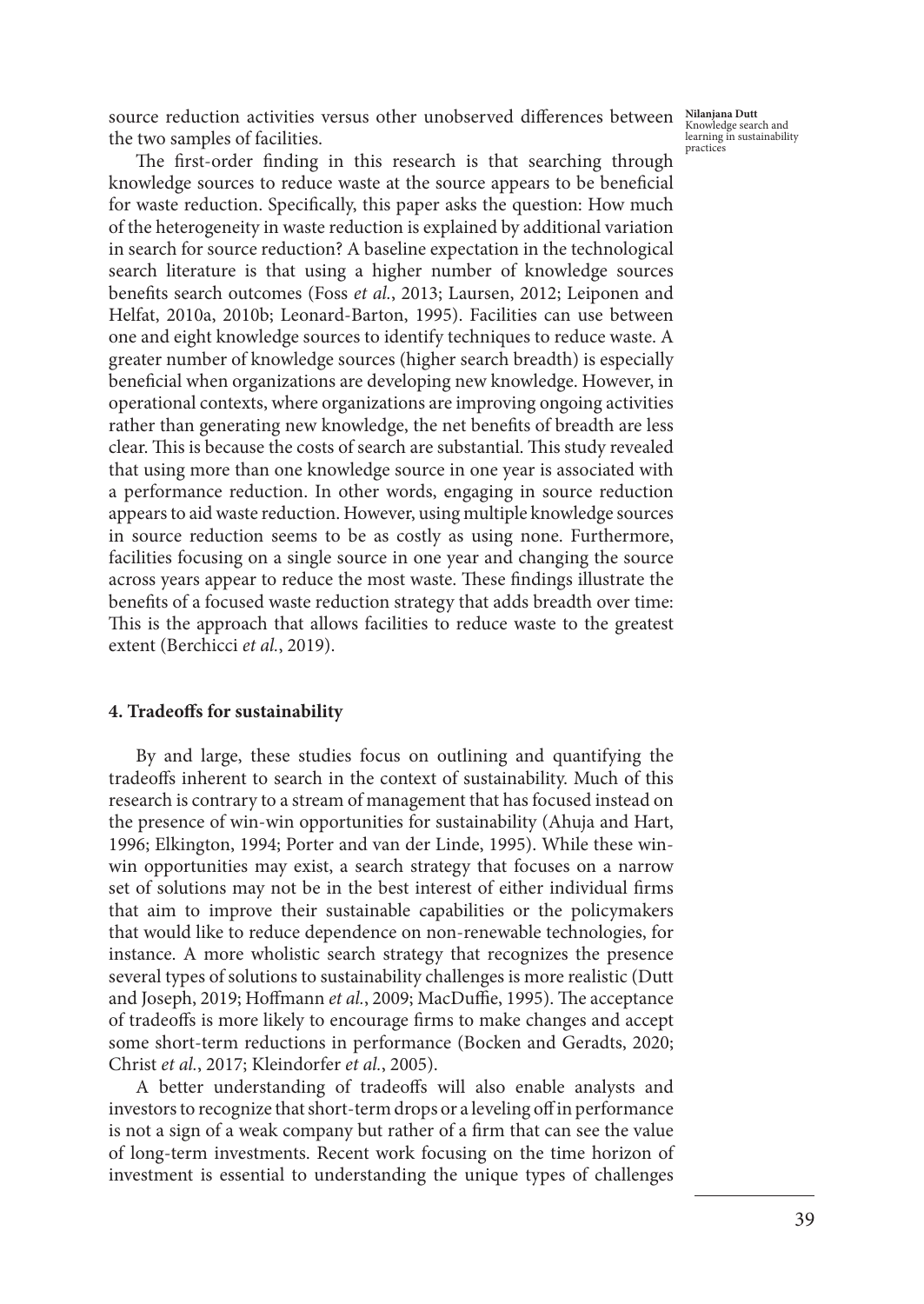# sinergie italian journal of ma

Vol. 40, Issue 1, 2022

that arise in settings relevant to understanding sustainable outcomes (Ortiz-de-Mandojana and Bansal, 2016; Slawinski and Bansal, 2012; Wang and Bansal, 2012).

In terms of the types of knowledge generating activities that are relevant for sustainability, it is important to consider the role of operational problems (Bromiley and Rau, 2016; King and Lenox, 2001b; Kleindorfer *et al.*, 2005; Vivero, 2002). These routine, ongoing issues such as disruptions on the product line are commonplace not only in business organizations but a wide range of organizations such as hospitals, and manufacturing facilities. When it comes to triggering organizational learning for sustainability, their frequent appearance creates ongoing learning opportunities. Additionally, the consequences of not addressing these problems can be particularly adverse for the natural environment. In the case of toxic waste reduction, the most viable way for production facilities to solve operational problems is to focus their search within a specific period, seeking knowledge from a narrow range of sources. As they gain waste management experience, facilities can expand their breadth of knowledge by searching a broader set of sources to continue learning over a longer time period. Given the comprehensive nature of the sample, these findings are likely to be relevant when considering other settings with routine operational problems. The relevant managerial takeaway here is to balance the old with the new: focused search within a time period-with increasing breadth by trying new techniques over time. Organizations should balance the need for new knowledge while exploiting what they already know and aim to improve sustainable outcomes slowly.

These findings have implications for theory and practice. First, the study illustrated that the magnitude and scope of learning benefits are substantial in operational contexts. Second, it showed how a focused problem-solving approach appears to reduce waste to the greatest extent. This finding holds whether considering activities at the source of production or after the waste has been produced. Last, this study showed how experienced organizations continue to improve their operational performance. When it comes to environmental issues, we might have expected organizations to settle for the low-hanging fruit and then stagnate. In contrast, we found that experienced organizations continue to improve, and learning plays a significant role in this improvement.

For practitioners and policymakers, this research highlights the benefits of structural interventions that aid learning. The EPA's TRI program is just such an intervention and appears to have meaningfully supported learning. By documenting and codifying toxic waste output and all search activities, the EPA has created an ecosystem where facilities can learn.

### **5. Renewable electricity**

To understand the extent to which these findings might translate to a different setting, I examine a series of papers on firms' search activities in the renewable electricity niche of the U.S. Electricity industry. The U.S. Electricity industry predominantly comprises large, publicly listed firms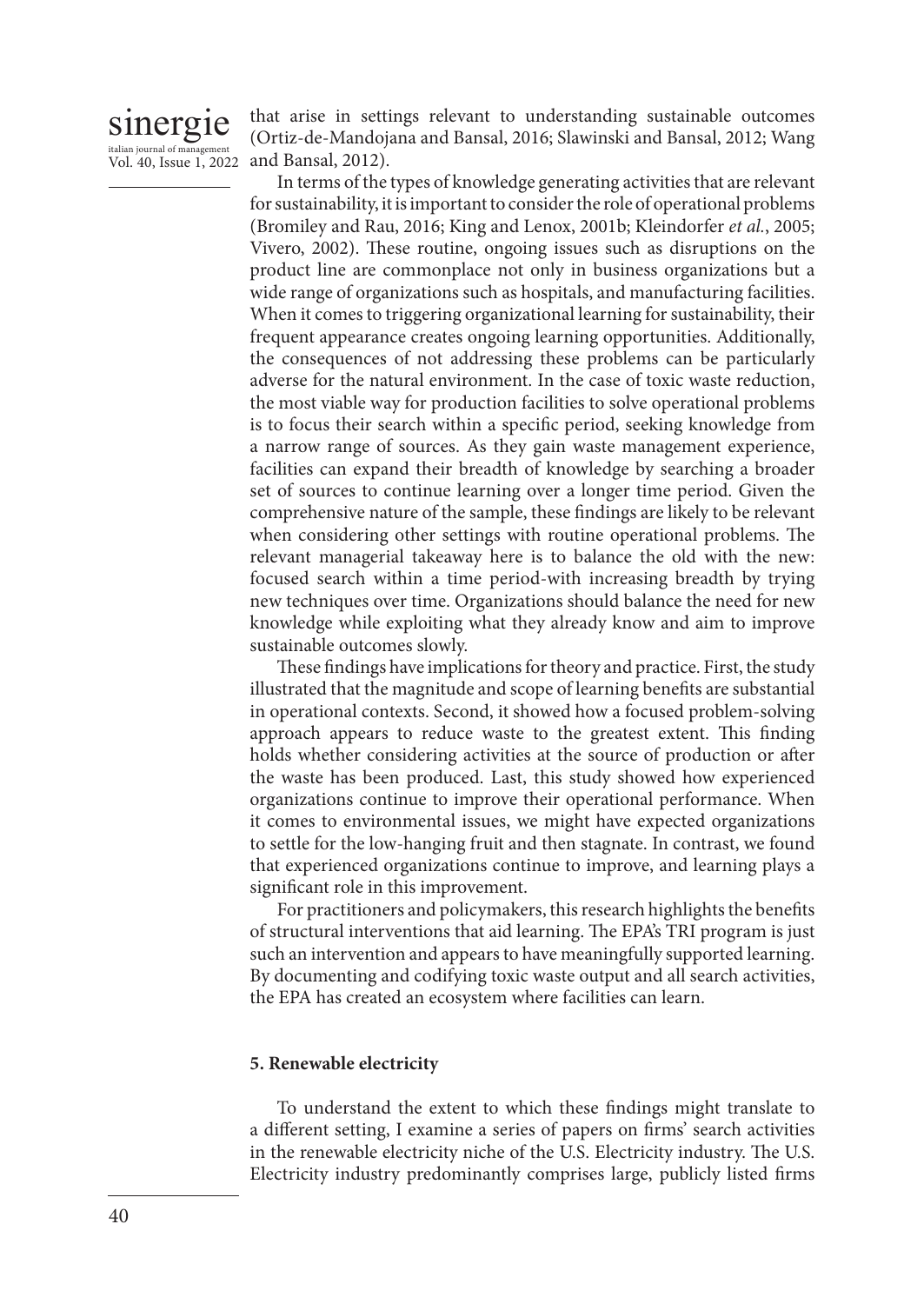practices

(e.g., Duke Energy) that generate and distribute electricity but typically do **Nilanjana Dutt** (i.g.,  $\frac{1}{2}$  knowledge search and the technology needed to do so themselves. The operational learning in sustainability and business side of this industry-for instance, retail prices-is largely regulated by state governments (except for 16 states that are deregulated). Yet R&D activities are regulated by the federal government (Costello, 2016), to which firms report detailed accounts of their R&D spending. Such R&D spending activities include both internal investments and investments in external partnerships, including with universities and non-profits. This is an important setting to examine because the choices of utilities firms have a consequential impact on carbon output and climate change. While this industry is polluting, it is also heavily regulated. Thus, the government may be able to push firms to make choices that are beneficial for the natural environment.

Recently, state governments have passed policy mandates to push electric utility firms to adopt new technologies and services. One such set of policies is Renewable Portfolio Standards (RPSs), which require increases in renewable electricity output. RPSs were rolled out across 29 states from 2000 to 2010 (Carley, 2009; Fabrizio, 2012; Fremeth and Marcus, 2011; Lyon and Yin, 2010; Wiser *et al.*, 2007). Although RPSs are broadly similar across states-requiring firms to derive some share of the total electricity they provide from solar, geothermal, biomass, wind, and/or hydro sources by a future date (Carley *et al.*, 2018). For instance, Michigan adopted RPSs in 2008 and required firms operating in the state to provide 15% renewable electricity by 2015. Comparatively, Hawaii adopted RPSs in 2001, setting a target of 10% renewables by 2010, increasing to 30% by 2020 and 100% by  $2045^{\circ}$ .

Renewable electricity capacity was low in general in 2000s when RPSs were first rolled out. However, some firms had willingly invested in and generated electricity using renewable technologies before RPSs. In interviews, some of these renewable-investing firms mentioned the value of renewable electricity as representing a new market niche and a growth opportunity (Dutt, 2013). Most suggested their choice to invest in renewables pre-RPS was driven by cost effectiveness. For instance, firms in locations proximate to a major river tended to generate hydroelectricity. This pattern suggests that firms have different existing renewable capabilities when facing RPSs. While the electricity industry is largely regulated at the state level, some aspects can be regulated at the federal level. In particular, there have been several failed attempts at passing a federal RPS. Although the federal law did not pass, they indicated to firms the general importance of this new niche, which could push firms to start searching for knowledge about these new technologies. Thus, there are regulatory pressures at both the federal and state-level that can influence firms' search activities in the renewable electricity niche.

To understand whether these regulations might drive heterogeneity in search, Dutt and Mitchell (2020) distinguishes between these two problem sources. They argue that the state RPSs represent a new problem that is proximate to the firm, and the federal attempts, represent a remote problem. The paper argues that the distance from the problem may influence how

<sup>1</sup> Details at https://programs.dsireusa.org/system/program/detail/606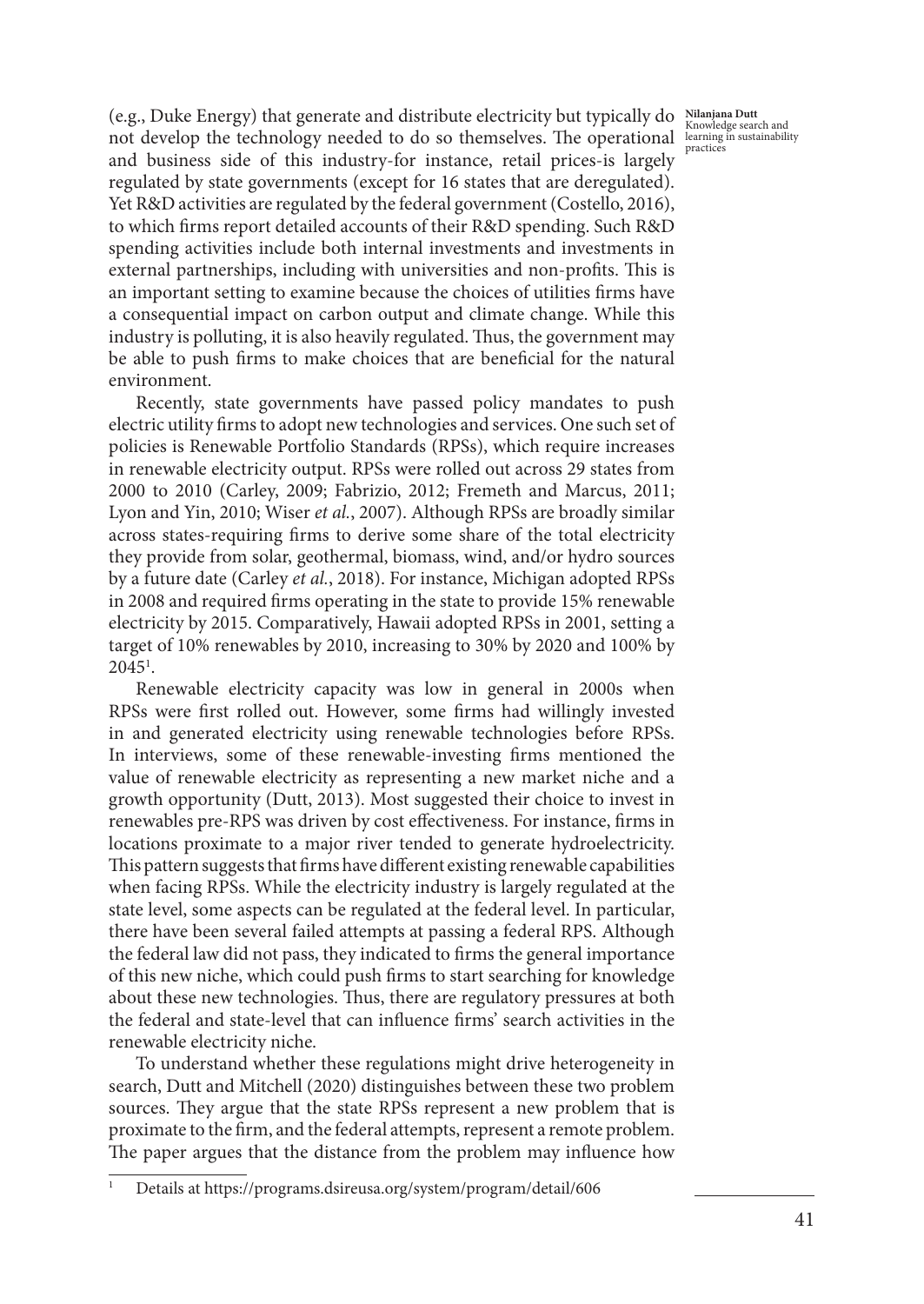# sinergie italian journal of manag Vol. 40, Issue 1, 2022

firms respond to each problem. On the one hand, firms should understand better problems arising from proximate sources, as they may be familiar with the source. They may also expect to be able to communicate with the local problem source and influence it. On the other hand, remote problem sources are likely to be perceived as more challenging; the problems posed by them may be more likely to push firms to search. Thus, problems raised by proximate sources should appear easier to manage relative to similar problems raised by remote sources.

Examining whether and how the source of the problem relates to the breadth of a firm's search activities allows us to assess whether firms respond to similar problems in different ways based on the problem source. The results suggest that a firm's search breadth depends on the problem source. Remote problems have a stronger impact on search, but this action is moderated by technological capabilities, in this case the ability to generate renewable electricity. This result uncovers an important factor driving heterogeneity in search that can allow managers and practitioners to direct firm actions more effectively. Moreover, it suggests that policymakers should consider accounting for experience when designing environmental policies.

These differences in technical expertise and relevant capabilities appear critical to search activities in new niches. This have been illustrated in several studies of new market entry across a range of industries (Agarwal and Helfat, 2009; Agarwal *et al.*, 2017; Chen *et al.*, 2012; Furr and Kapoor, 2018; Helfat and Lieberman, 2002; Holbrook *et al.*, 2000; Moeen, 2017) as well in the development of markets for technology (Arora and Gambardella, 1994, 2010). The question remains: Do such capabilities also apply in contexts of environmental significance? A recent paper examines external search for technological and regulatory knowledge by firms in the electricity industry (Dutt and Cunningham, 2020). Similar to other work on this setting (Carley *et al.*, 2018; Fremeth and Marcus, 2011; Lyon and Yin, 2010), it uses variation in the RPSs as a trigger for external search. The results suggest that indeed, firms with technical expertise in the form of renewable capabilities tend to search more externally. These firms are more responsive to the law even though they already possess some capabilities to meet the requirements of the mandates. While these firms are searching for technological knowledge, they are also searching for knowledge about the policies and regulatory changes. This suggests that their experience also influences search breadth positively. While less capable firms eventually start searching, they start much later than the capable firms and search more narrowly with regards to the types of knowledge they seek.

This result is particularly consequential to understanding how to push firms towards sustainable outcomes. A naïve view on regulatory effectiveness might suggest that the mere presence of a regulation may be sufficient to push firms to change their behaviors. The reality is that designing regulations that can effectively change firm behavior is both difficult and costly (Acemoglu and Finkelstein, 2008; Blind, 2016). When successful, regulations can push firms to engage in behavior that improves consumer and societal outcomes while raising the standard across the industry. For instance, in the pharmaceutical industry, a regulatory change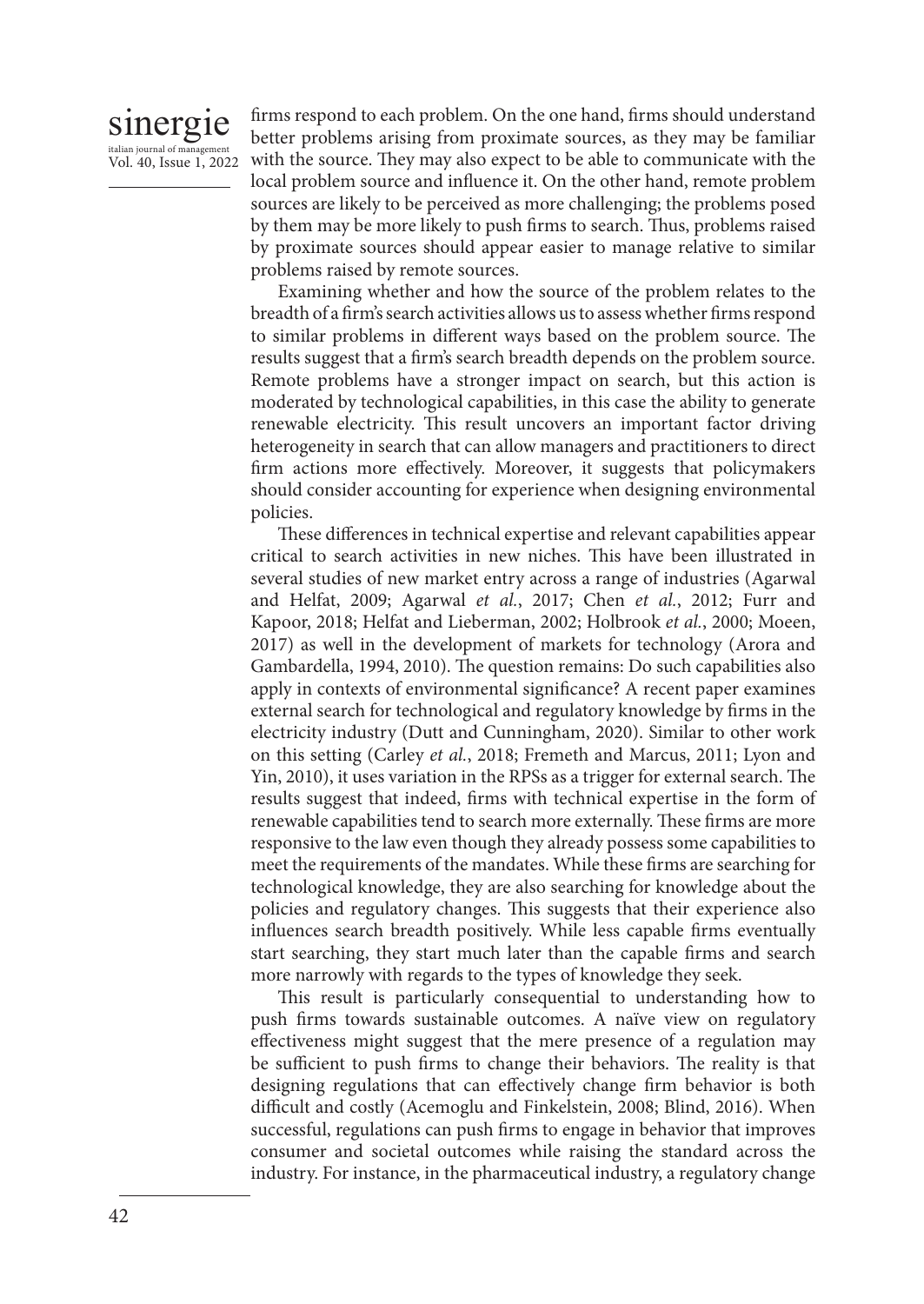**Nilanjana Dutt** Knowledge search and learning in sustainability practices

proposed by Ridley, Grabowski, and Moe (2006) led to the passage of a law designed to push firms to create drugs for orphan diseases and increased related drug approvals (Gans and Ridley, 2013).

However, such regulatory success doesn't come about easily. While RPSs have been instrumental in changing the costs and benefits of renewable generation, they have not been uniformly successful. Energy policy research has shown that the stringency or the strictness of the regulation is an essential predictor of firms actually changing their behavior. Important research done by Carley and coauthors (Carley *et al.*, 2018; Carley and Miller, 2012) shows that regulatory stringency, which measures the strictness of the RPS regulation in terms of both the size of the change required and the time until compliance is the best measure of regulatory effectiveness in this setting. This measure starts by measuring the gap between the target and existing renewable base at the state level, with a larger gap being more stringent. Accounting for the existing installed base is important for measuring stringency (Wiser *et al.*, 2007). For example, while California's RPSs originally targeted 20% renewable electricity, its installed base at the time already exceeded 20%. Thus, while the target was higher than in several other states, the regulation was less stringent than for a state with a lower installed base. The second dimension of regulatory stringency is time to achieve compliance. A date that is more proximate is more stringent as it forces firms to more quickly invest in new technology. Some research has examined these two dimensions of stringency (the gap between target and installed base (Lyon and Yin, 2010; Yin and Powers, 2010) and time to compliance (Dutt and Joseph, 2019)) separately. However, considering these factors jointly using Carley *et al.* (2018)'s state of the art regulatory stringency measure provides a more comprehensive understanding of when and how firms might change their behaviours in this context.

The second factor to consider is heterogeneity in firms' expertise, i.e., their capabilities (Arora and Gambardella, 1994; Berchicci *et al.*, 2012; Capron and Mitchell, 1998; Helfat *et al.*, 2007; Helfat and Lieberman, 2002; Moeen, 2017; Rockart and Dutt, 2015). Building upon prior work that has shown capable firms to be more proactive in responding to new challenges, we would expect that when it comes to sustainability-related challenges, capable firms would be the first responders. While these firms have some baseline knowledge, they also have more to gain from gaining additional expertise with this new niche (Arora *et al.*, 2018). In response to these regulations, all firms acquired some external knowledge through research and development (R&D) investments in outside businesses and institutions (Costello, 2016). A few firms also invested in internal R&D. Furthermore, while all firms searched for knowledge about regulations, policies, and other "non-market" activities, only experienced firms acquired technological knowledge. However, capable firms acquired substantially more external knowledge, were quicker to respond to the regulatory change, and searched across a wider range of knowledge sources (Dutt and Cunningham, 2020).

These findings highlight several noteworthy trends. First, in a regulated, non-technologically innovative context, firms are more likely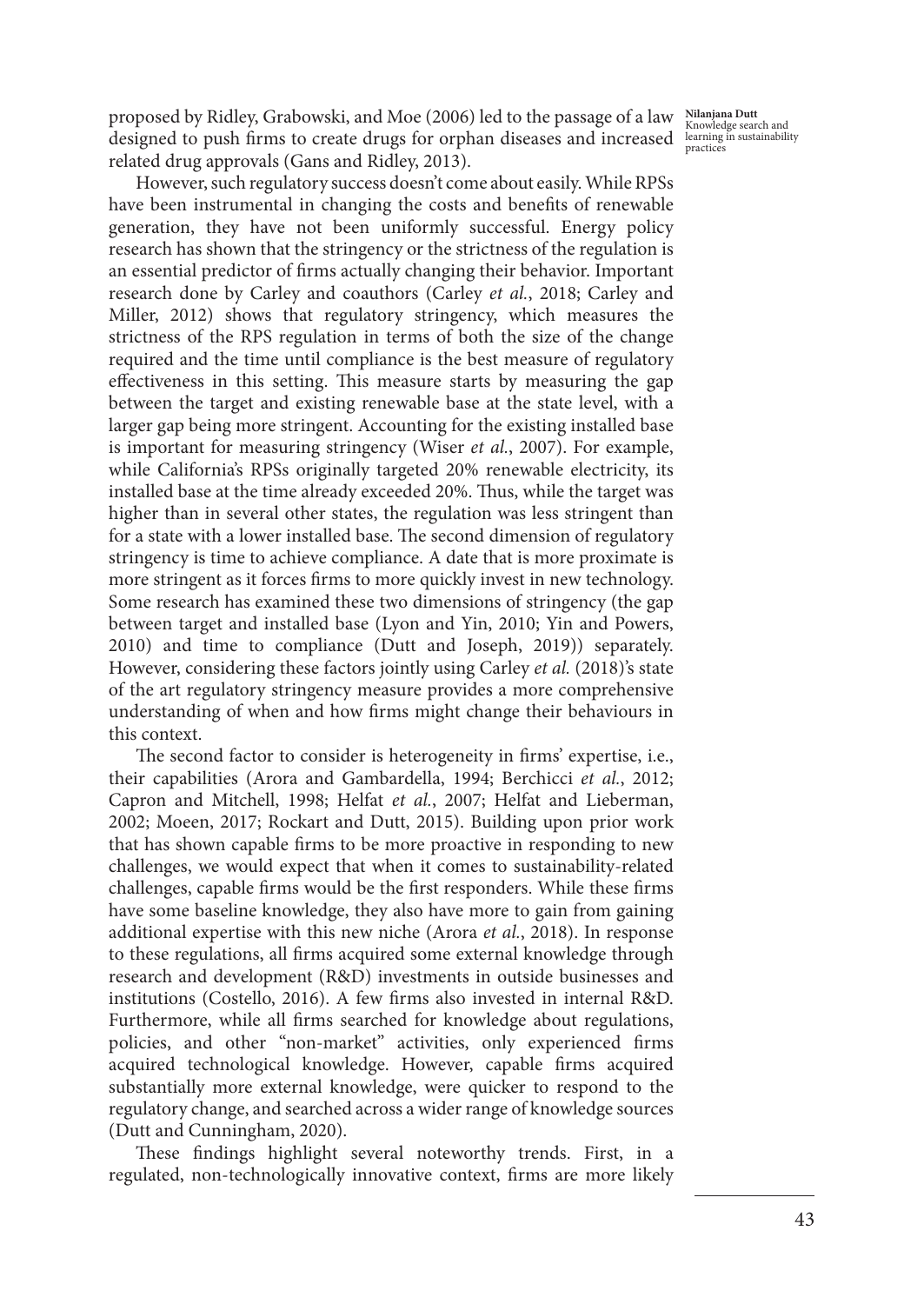

italian journal of management<br>Vol. 40, Issue 1, 2022 Given the important role that capabilities play in building the ecosystem in to gain external than internal knowledge. Second, the extent to which a firm seeks external knowledge reflects its prior technological capabilities. new industries and niches, management scholars and policymakers should account for these differences in how they design new regulations.

### **6. Conclusions**

In general, across both settings, we observe the entwined roles of experience and search breadth in relating to learning in contexts of environmental sustainability. Experienced firms can solve problems and search a broader range of knowledge sources; they also appear to respond to problem sources distinctly. These findings can guide managers in deciding when to pursue breadth. Experienced organizations may not incur high costs from pursuing high breadth. Still, managers of inexperienced organizations should gain experience before expanding their range of search activities. For policymakers, these findings suggest the possible benefits of designing distinct policies for experienced and inexperienced firms as well as in acknowledging that the source of the problem may trigger different search actions. Ultimately, recognizing that firms of different experience levels encounter varying costs and benefits to search breadth should help bring about environmentally sustainable changes more effectively.

## **References**

- ACEMOGLU D., FINKELSTEIN A. (2008), "Input and Technology Choices in Regulated Industries: Evidence from the Health Care Sector", *Journal of Political Economy,* The University of Chicago Press, vol. 116, n. 5, pp. 837- 880.
- ADLER P.S., CLARK K.B. (1991), "Behind the Learning Curve: A Sketch of the Learning Process", *Management Science*, vol. 37, n. 3, pp. 267-281.
- AGARWAL R., HELFAT C.E. (2009), "Strategic Renewal of Organizations", Organization Science, vol. 20, n. 2, pp. 281-293.
- AGARWAL R., MOEEN M, SHAH S.K. (2017), "Athena's Birth: Triggers, Actors, and Actions Preceding Industry Inception", *Strategic Entrepreneurship Journal,* vol. 11, n. 3, pp. 287-305.
- AHUJA G., HART S. (1996), "Does it pay to be green? An empirical examination of the relationship between emission reduction and firm performance", *Business Strategy and the Environment*, vol. 5, pp. 30.
- ARORA A., COHEN W.M., CUNNINGHAM C.M. (2018), *Inventive Capabilities in the Division of Innovative Labor*, Working Paper, National Bureau of Economic Research. Available at: http://www.nber.org/papers/w25051.
- ARORA A., GAMBARDELLA A. (1994), "Evaluating Technological Information and Utilizing It: Scientific Knowledge, Technological Capability, and External Linkages in Biotechnology", *Journal of Economic Behavior and Organization*, vol. 24, pp. 91-114.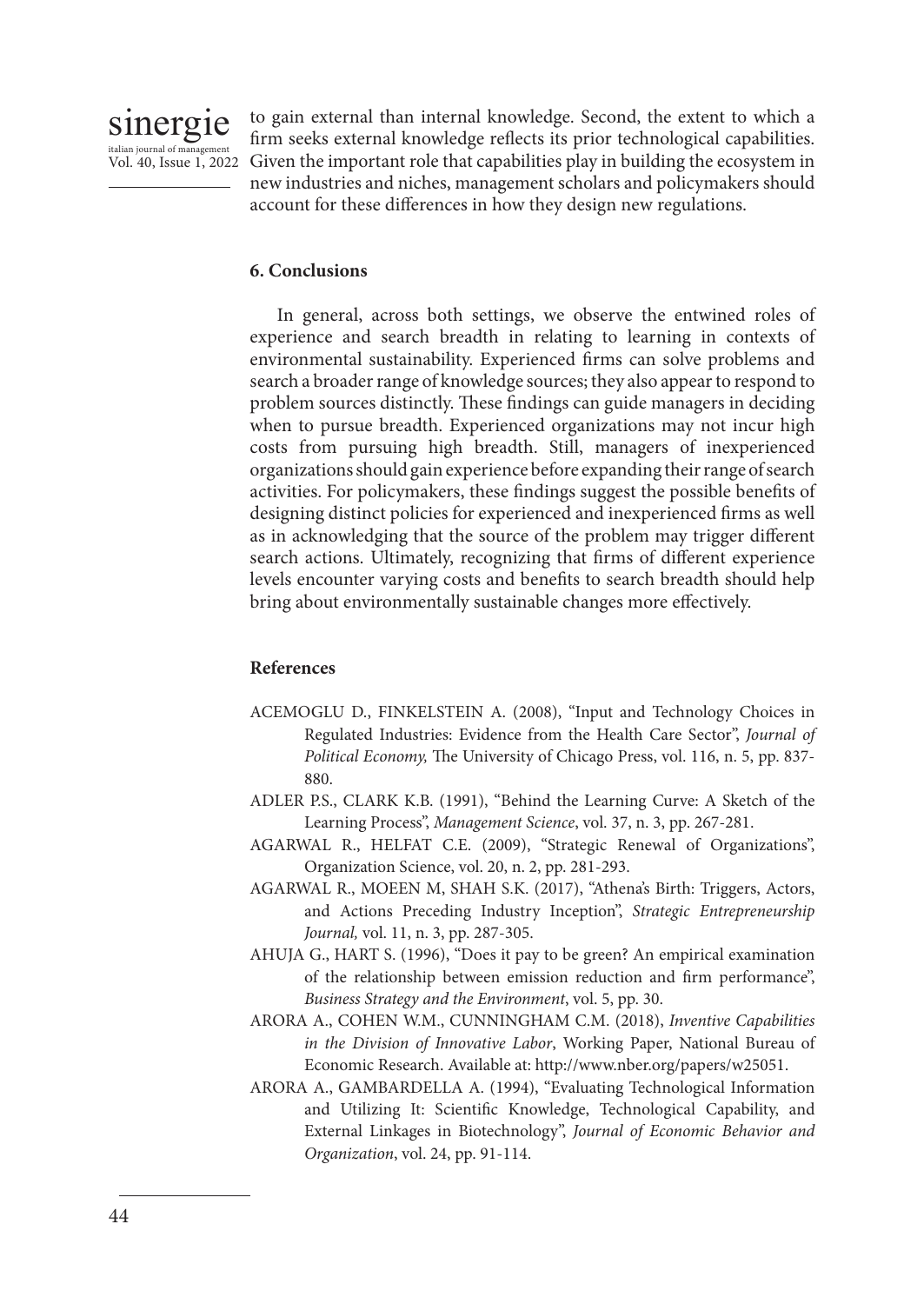**Nilanjana Dutt** Knowledge search and learning in sustainability practices

- ARORA A., GAMBARDELLA A. (2010), "Chapter 15 The Market for Technology", In *Handbook of the Economics of Innovation*, Vol. 1, Hall B.H., Rosenberg N. (eds). North-Holland, vol. 1, pp. 641-678. Available at: https://www. sciencedirect.com/science/article/pii/S0169721810010154.
- ASHFORD N.A., HEATON G.R. (1983), "Regulation and Technological Innovation in the Chemical Industry", *Law and Contemporary Problems*, vol. 46, pp. 109-157.
- BANDURA A. (1965), "Vicarious Processes: A Case of No-Trial Learning1", In *Advances in Experimental Social Psychology*, Berkowitz L. (ed). Academic Press, vol. 2, pp. 1-55. Available at: http://www.sciencedirect.com/science/ article/pii/S0065260108601021.
- BERCHICCI L., DOWELL G., KING A.A. (2012), "Environmental capabilities and corporate strategy: exploring acquisitions among US manufacturing firms", S*trategic Management Journal*, vol. 33, n. 9, pp. 1053-1071.
- BERCHICCI L., DUTT N., MITCHELL W. (2019), "Knowledge Sources and Operational Problems: Less Now, More Later", *Organization Science*, vol. 30, n. 5, pp. 1030-1053.
- BERCHICCI L., KING A. (2007), "Postcards from the Edge A Review of the Business and Environment Literature", *Academy of Management Annals,*  vol. 1, pp. 513-547.
- BERRY H., KAUL A., LEE N. (2021), "Follow the smoke: The pollution haven effect on global sourcing", *Strategic Management Journal*, Available at: https:// onlinelibrary.wiley.com/doi/abs/10.1002/smj.3288.
- BLIND K. (2016), "The impact of regulation on innovation", In *Handbook of Innovation Policy Impact*, Edward Elgar Publishing, pp. 450-482. Available at: https://ideas.repec.org/h/elg/eechap/16121\_15.html.
- BOCKEN N.M.P., GERADTS T.H.J. (2020), "Barriers and drivers to sustainable business model innovation: Organization design and dynamic capabilities", *Long Range Planning*, vol. 53, n. 4, pp. 101950.
- BROMILEY P., RAU D. (2016), "Operations management and the resource based view: Another view", *Journal of Operations Management*, vol. 41, pp. 95-106.
- BUSCH T., RICHERT M., JOHNSON M., LUNDIE S. (2020), "Climate inaction and managerial sensemaking: The case of renewable energy", *Corporate Social Responsibility and Environmental Management,* vol. 27, n. 6, pp. 2502-2514.
- CANER T., COHEN S.K., PIL F. (2017), "Firm heterogeneity in complex problem solving: A knowledge-based look at invention", *Strategic Management Journal*, vol. 38, n. 9, pp. 1791-1811.
- CAPRON L., MITCHELL W. (1998), "Bilateral Resource Redeployment and Capabilities Improvement Following Horizontal Acquisitions", *Industrial and Corporate Change*, vol. 7, n. 3, pp. 453-484.
- CARLEY S. (2009), "Distributed generation: An empirical analysis of primary motivators", *Energy Policy,* vol. 37, n. 5, pp. 1648-1659.
- CARLEY S., DAVIES L.L., SPENCE D.B., ZIROGIANNIS N. (2018), "Empirical evaluation of the stringency and design of renewable portfolio standards", *Nature Energy. Nature Publishing Group,* vol. 3, n. 9, pp. 754-763.
- CARLEY S., MILLER C.J. (2012), "Regulatory Stringency and Policy Drivers: A Reassessment of Renewable Portfolio Standards", *Policy Studies Journal,*  vol. 40, n. 4, pp. 730-756.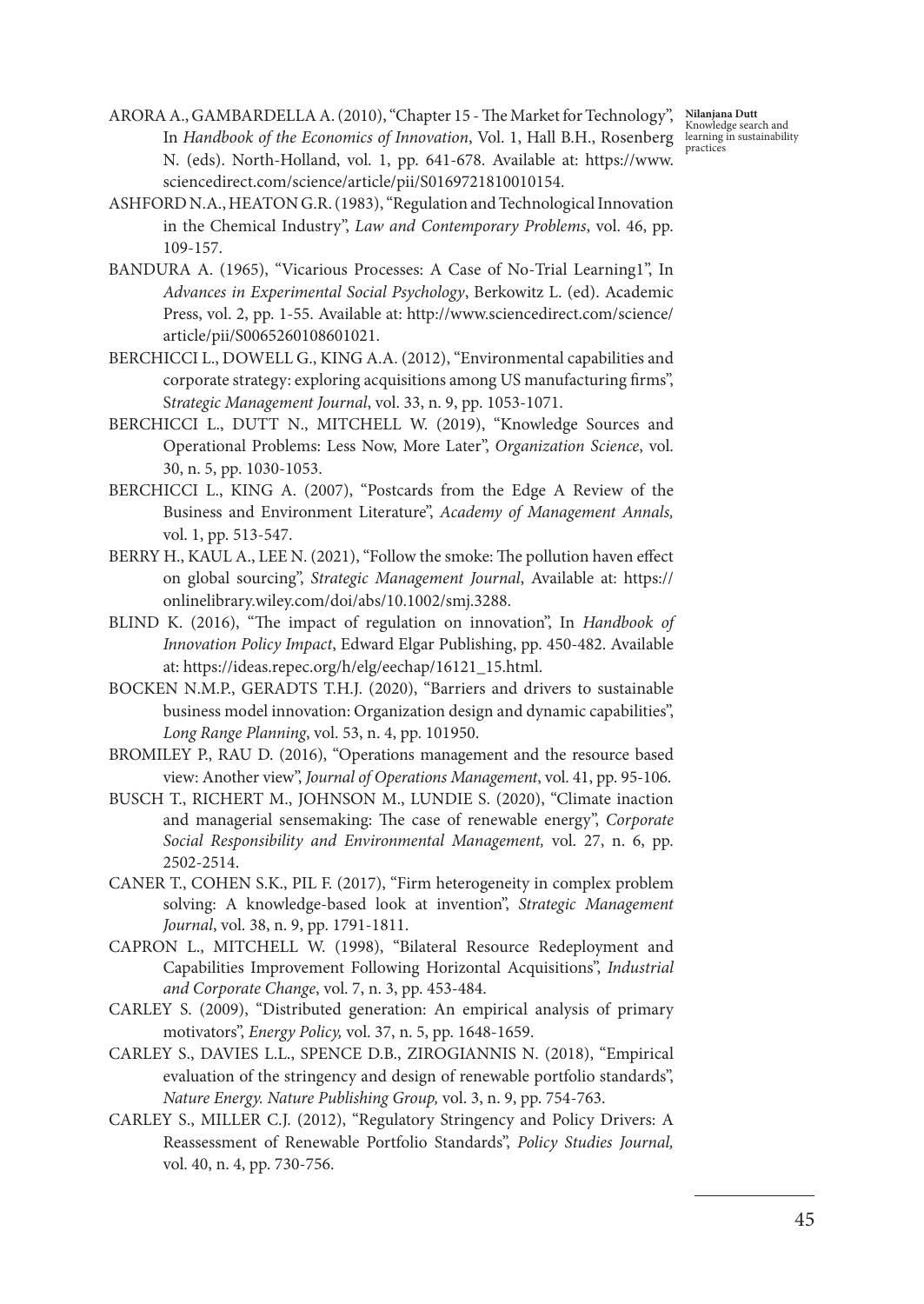sinergie italian journal of management Vol. 40, Issue 1, 2022 CHEN P.L, WILLIAMS C., AGARWAL A. (2012), "Growing pains: Pre-entry experience and the challenge of transition to incumbency", *Strategic Management Journal,* vol. 33, n. 3, pp. 252-276.

- CHRIST K.L, BURRITT R.L, VARSEI M. (2017), "Coopetition as a Potential Strategy for Corporate Sustainability", *Business Strategy and the Environment*, vol. 26, n. 7, pp. 1029-1040.
- COSTELLO K. (2016), *A Primer on R&D in the Energy Utility Sector,* National Regulatory Research Institute, Silver Spring, MD: 52. Available at: https:// pubs.naruc.org/pub/FA85BA08-D94D-E40F-B7E1-98F834372877.
- DE YOUNG R., DUNCAN A., FRANK J., GILL N., ROTHMAN S., SHENOT J., SHOTKIN A., ZWEIZIG M. (1993), "Promoting Source Reduction Behavior: The Role of Motivational Information", *Environment and Behavior,* SAGE Publications Inc, vol. 25, n. 1, pp. 70-85.
- DI STEFANO G., GINO F., PISANO G.P., STAATS B.R. (2016), *Making Experience Count: The Role of Reflection in Individual Learning,* SSRN Scholarly Paper, Social Science Research Network, Rochester, NY. Available at: https:// papers.ssrn.com/abstract=2414478.
- DUTT N. (2013), *Identifying Search Space*, Available at: http://dukespace.lib.duke. edu/dspace/handle/10161/7202.
- DUTT N., CUNNINGHAM C. (2020), Regulatory Uncertainty and Firm Response in the U.S. Electricity Industry.
- DUTT N., JOSEPH J. (2019), "Regulatory Uncertainty, Corporate Structure, and Strategic Agendas: Evidence from the U.S. Renewable Electricity Industry", *Academy of Management Journal,* vol. 62, n. 3, pp. 800-827.
- DUTT N., KING A.A. (2014), "The Judgment of Garbage: End-of-Pipe Treatment and Waste Reduction", *Management Science*, vol. 60, n. 7, pp. 1812-1828.
- DUTT N., LAWRENCE M. (2021), "Learning to Manage Breadth: Experience as Repetition and Adaptation", *Organization Science*. INFORMS. Available at: https://pubsonline.informs.org/doi/full/10.1287/orsc.2021.1482.
- DUTT N., MITCHELL W. (2020), "Searching for knowledge in response to proximate and remote problem sources: Evidence from the U.S. renewable electricity industry", *Strategic Management Journal*, vol. 41, n. 8, pp. 1412- 1449.
- EDMONDSON A.C., WINSLOW A.B., BOHMER R.M.J., PISANO G.P. (2003), "Learning How and Learning What: Effects of Tacit and Codified Knowledge on Performance Improvement Following Technology Adoption", *Decision Sciences,* vol. 34, n. 2, pp. 197-224.
- ELKINGTON J. (1994), "Towards the Sustainable Corporation: Win-Win-Win Business Strategies for Sustainable Development", *California Management Review*, SAGE Publications Inc, vol. 36, n. 2, pp. 90-100.
- EPA (1996), *1996 Toxic Release Inventory Data Quality Report*.
- EPA (2011), *Environmental Management Systems (EMS)*, Available at: http://www. epa.gov/ems/.
- FABRIZIO K.R. (2013), "The Effect of Regulatory Uncertainty on Investment: Evidence from Renewable Energy Generation", *Journal of Law, Economics, and Organization*, vol. 29, n. 4, pp. 765-798
- FOSS N.J., LYNGSIE J., ZAHRA S.A. (2013), "The role of external knowledge sources and organizational design in the process of opportunity exploitation", *Strategic Management Journal*, vol. 34, n. 12, pp. 1453-1471.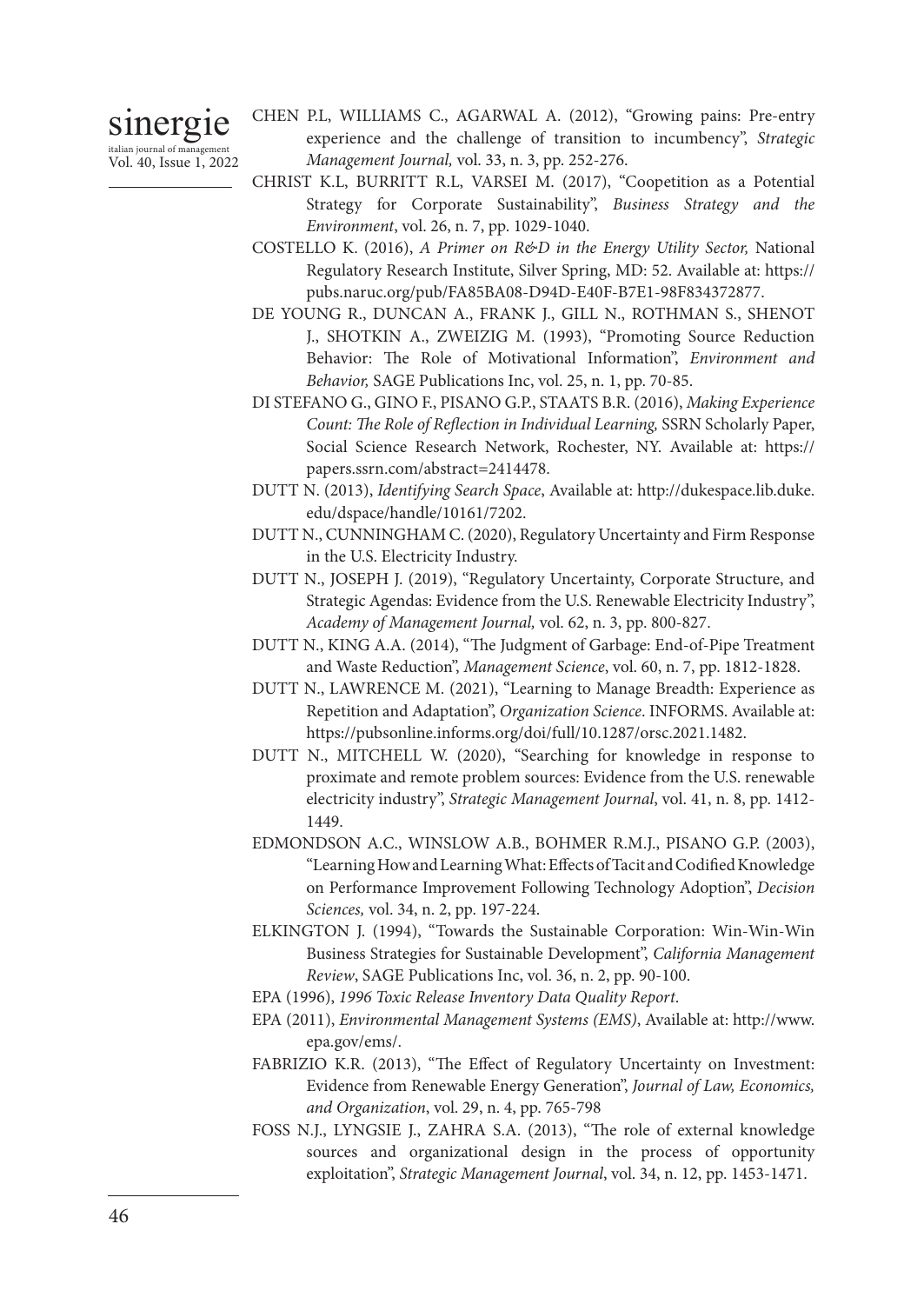- FREMETH A.R., MARCUS A.A. (2011), Institutional Void and Stakeholder **Nilanjana Dut**<br>Completion of the completion of the completion of the completion of the completion of the completion of the compl Leadership: Implementing Renewable Energy Standards in Minnesota learning in sustainability<br>Carl January in 1991, the Carl of the Carl of the Carl of the Carl of the Carl of the Carl of the Carl of the<br>Carl of the Carl of *Stakeholders and Scientists,* Burger J. (ed). Springer New York, pp. 367-392.
- FURR N., KAPOOR R. (2018), "Capabilities, technologies, and firm exit during industry shakeout: Evidence from the global solar photovoltaic industry", *Strategic Management Journal*, vol. 39, n. 1, pp. 33-61.
- GANS J.S, RIDLEY D.B. (2013), "Innovation Incentives under Transferable Fast-Track Regulatory Review", *The Journal of Industrial Economics,* vol. 61, n. 3, pp. 789-816.
- GEORGE G., HOWARD-GRENVILLE J., JOSHI A., TIHANYI L. (2016), "Understanding and Tackling Societal Grand Challenges through Management Research", *Academy of Management Journal*, vol. 59, n. 6, pp. 1880-1895.
- HELFAT C.E., FINKELSTEIN S., MITCHELL W., PETERAF M., SINGH H., TEECE D., WINTER S. (2007), *Dynamic Capabilities: Understanding Strategic Change in Organizations*, John Wiley & Sons.
- HELFAT C.E., LIEBERMAN M.B. (2002), "The birth of capabilities: market entry and the importance of pre-history", *Industrial and Corporate Change,* vol. 11, pp. 725-760.
- HOFFMANN V.H., TRAUTMANN T., HAMPRECHT J. (2009), "Regulatory Uncertainty: A Reason to Postpone Investments? Not Necessarily", *Journal of Management Studies*, vol. 46, n. 7, pp. 1227-1253.
- HOLBROOK D., COHEN W.M., HOUNSHELL D.A., KLEPPER S. (2000), "The Nature, Sources, and Consequences of Firm Differences in the Early History of the Semiconductor Industry", *Strategic Management Journal,* vol. 21, pp. 1017-1041.
- KARIMI TAKALO S., SAYYADI TOORANLOO H., SHAHABALDINI PARIZI Z. (2021), "Green innovation: A systematic literature review", *Journal of Cleaner Production,* vol. 279, pp. 122474.
- KARKKAINEN B.C. (2000), "Information as Environmental Regulation: TRI and Performance Benchmarking, Precursor to a New Paradigm", *Georgetown Law Journal,* vol. 89, n. 2, pp. 257-370.
- KATILA R. (2002), "New Product Search Over Time: Past Ideas in Their Prime?", *Academy of Management Journal,* vol. 45, n. 5, pp. 995-1010.
- KATILA R., AHUJA G. (2002), "Something Old, Something New: A Longitudinal Study of Search Behavior and New Product Introduction", *The Academy of Management Journal*, vol. 45, pp. 1183-1194.
- KEMP R. (2000), "Technology and Environmental Policy-Innovation effects of past policies and suggestions for improvement", *Innovation and the Environment,* OECD Publishing, Chapter 3, pp. 35-61.
- KING A. (1995), "Innovation from differentiation: pollution control departments and innovation in the printed circuit industry", *IEEE Transactions on Engineering Management,* vol. 42, pp. 270-277.
- KING A. (1999), "Retrieving and transferring embodied data: Implications for the management of interdependence within organizations", *Management Science*, vol. 45, n. 7, pp. 918-935.
- KING A. (2007), "Cooperation between corporations and environmental groups: A transaction cost perspective", *Academy of Management Review,* vol. 32, n. 3, pp. 889-900.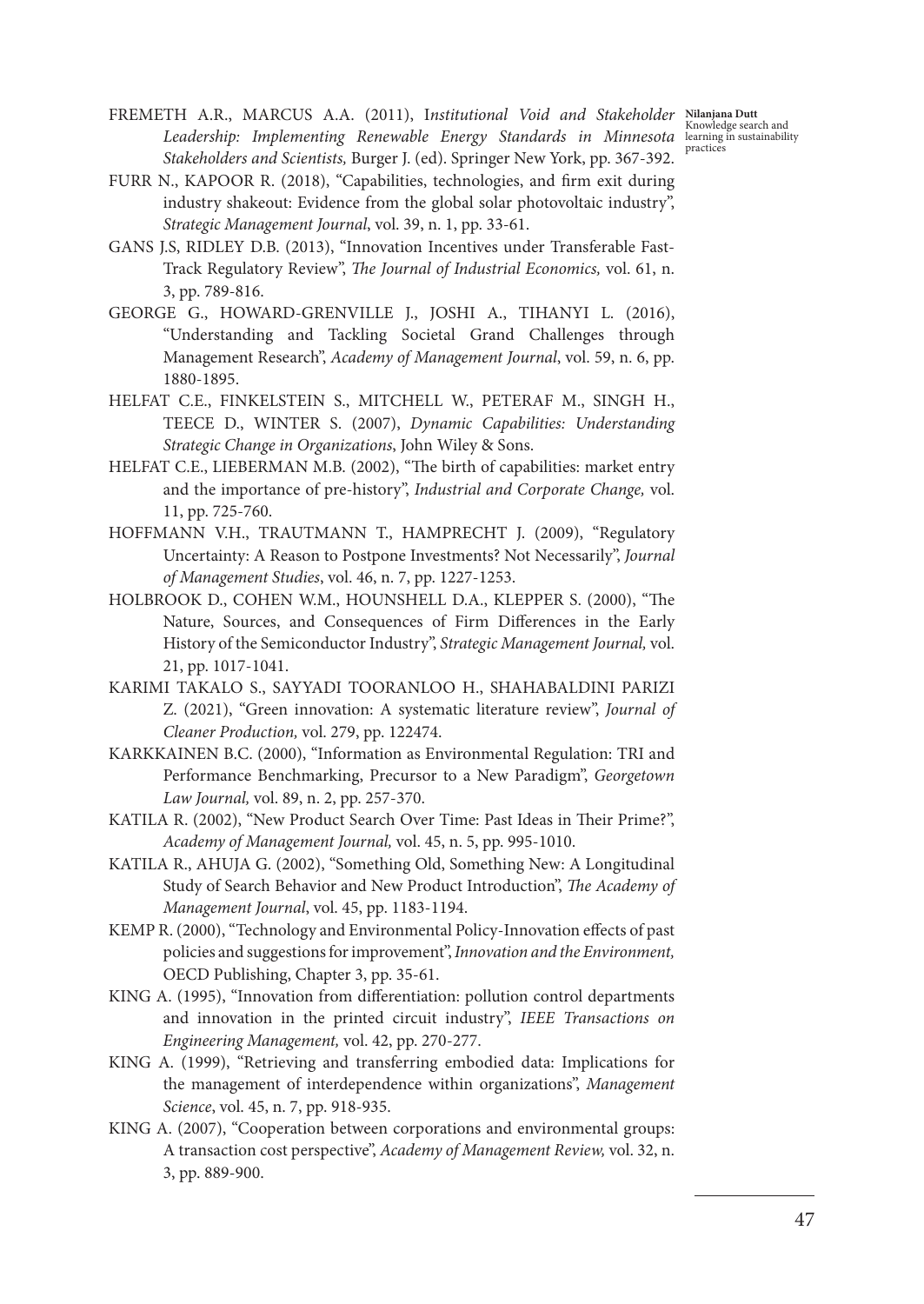# sinergie italian journal of managemen

Vol. 40, Issue 1, 2022

- KING A., TOFFEL M.W. (2007), "Self-regulatory institutions for solving environmental problems: perspectives and contributions from the management literature", *Cell*, vol. 603, pp. 359-0369.
- KING A.A., LENOX M.J. (2000), "Industry Self-Regulation without Sanctions: The Chemical Industry's Responsible Care Program", *The Academy of Management Journal*, vol. 43, pp. 698-716.
- KING A.A., LENOX M.J. (2001a), "Does It Really Pay to Be Green? An Empirical Study of Firm Environmental and Financial Performance: An Empirical Study of Firm Environmental and Financial Performance", *Journal of Industrial Ecology*, vol. 5, pp. 105-116.
- KING A.A., LENOX M.J. (2001b), "Lean and green? An empirical examination of the relationship between lean production and environmental performance", *Production and Operations Management*, vol. 10, pp. 244-256.
- KLEINDORFER P.R., SINGHAL K., VAN WASSENHOVE L.N. (2005), "Sustainable Operations Management", *Production and Operations Management,* vol. 14, pp. 482-492.
- VON KROGH G. (1998), "Care in Knowledge Creation", *California Management Review*, SAGE Publications Inc, vol. 40, n. 3, pp. 133-153.
- LAMPERT C.M, SEMADENI M. (2010), "Search breadth and the cost of search", *Academy of Management Proceedings*, vol. 2010, n. 1, pp. 1-6.
- LAURSEN K. (2012), "Keep searching and you'll find: what do we know about variety creation through firms' search activities for innovation?", *Industrial and Corporate Change*, vol. 21, n. 5, pp. 1181-1220.
- LEIPONEN A., HELFAT C.E. (2010a), "Innovation objectives, knowledge sources, and the benefits of breadth", *Strategic Management Journal*, vol. 31, pp. 224- 236.
- LEIPONEN A., HELFAT C.E. (2010b), "Location, Decentralization, and Knowledge Sources for Innovation", *Organization Science,* vol. 22, n. 3, pp. 641-658.
- LEONARD-BARTON D. (1995), "Wellsprings of Knowledge: Building and Sustaining the Sources of Innovation", *SSRN Scholarly Paper, Social Science Research Network*, Rochester, NY. Available at: https://papers.ssrn.com/ abstract=1496178.
- LI X., ZHOU Y.M. (2017), "Offshoring Pollution while Offshoring Production? *Strategic Management Journal,* n/a-n/a.
- LOBER D.J. (1996), "Municipal Solid Waste Policy and Public Participation in Household Source Reduction", *Waste Management and Research*, SAGE Publications Ltd STM, vol. 14, n. 2, pp. 125-143.
- LYNEIS J., STERMAN J. (2016), "How to Save a Leaky Ship: Capability Traps and the Failure of Win-Win Investments in Sustainability and Social Responsibility", *Academy of Management Discoveries*, vol. 2, n. 1, pp. 7-32.
- LYON T.P., DELMAS M., MAXWELL J., BANSAL P., CHIROLEU-ASSOULINE M., CRIFO P., DURAND R., GOND J., KING A.A., LENOX M., TOFFEL M., VOGEL D., WIJEN F. (2018), "CSR Needs CPR: Corporate Sustainability and Politics", *California Management Review,* vol. 60, n. 4, pp. 5-24.
- LYON T.P., YIN H. (2010), "Why Do States Adopt Renewable Portfolio Standards? An Empirical Investigation", *Energy Journal*, vol. 31, pp. 133-157.
- MACDUFFIE J.P. (1995), "Human Resource Bundles and Manufacturing Performance: Organizational Logic and Flexible Production Systems in the World Auto Industry", *Industrial and Labor Relations Review*, vol. 48, pp. 197-221.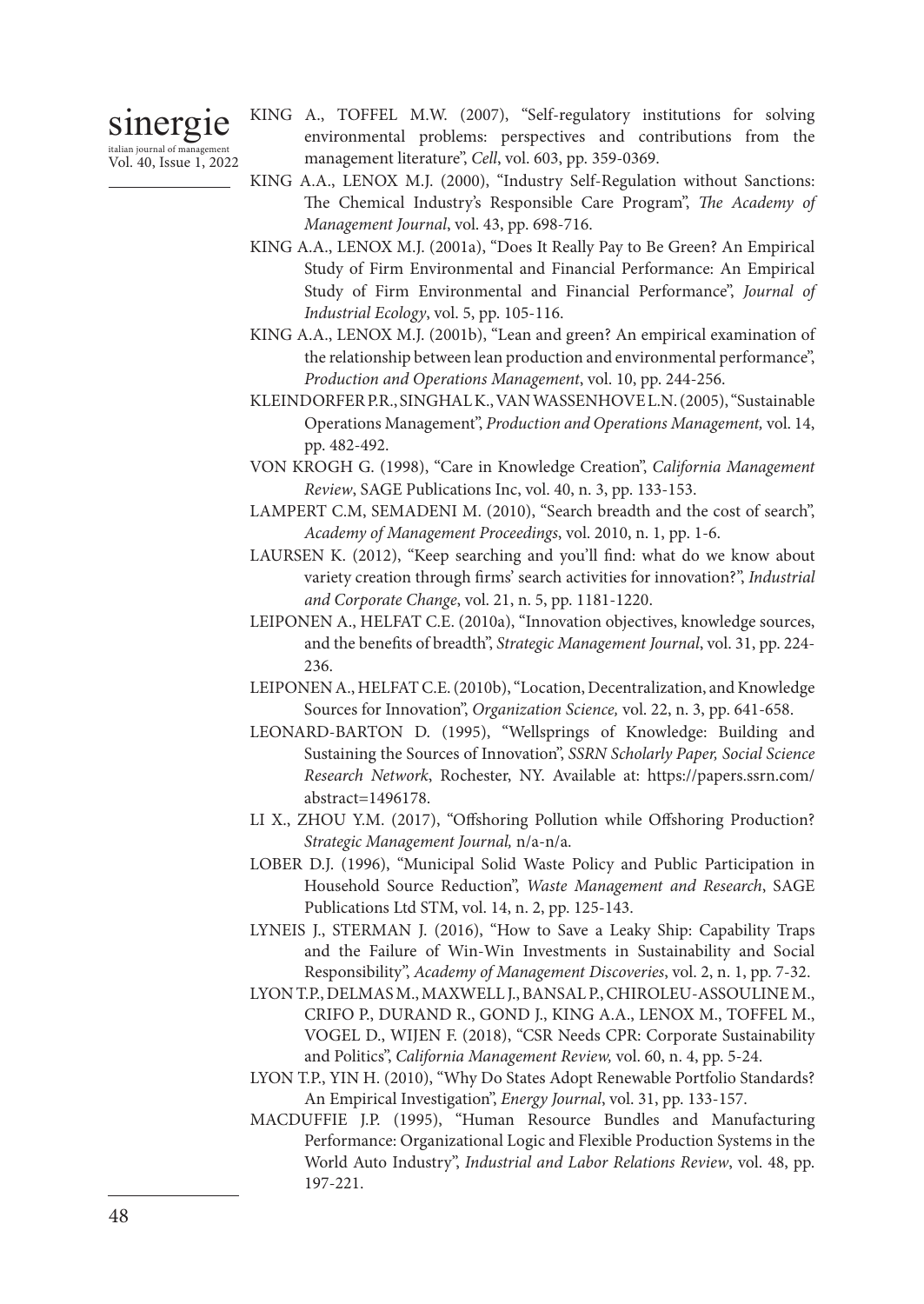- MOEEN M. (2017), "Entry into Nascent Industries: Disentangling a Firm's Capability Portfolio at the Time of Investment Versus Market Entry", learning in sustainability<br>
State in the Market Lines of Language and the practices *Strategic Management Journal*, vol. 38, n. 10, pp. 1986-2004. MOEEN M. (2017), "Entry into Nascent Industries: Disentangling a Firm's Nilanjana Dutt
- NEUMANN C.M. (1998), "Improving the U.S. EPA toxic release inventory database for environmental health research", *Journal of Toxicology and Environmental Health*, Part B. Taylor & Francis, vol. 1, n. 3, pp. 259-270.
- NONAKA I., KROGH G VON, VOELPEL S. (2006), "Organizational Knowledge Creation Theory: Evolutionary Paths and Future Advances", *Organization Studies*, vol. 27, n. 8, pp. 1179-1208.
- ORTIZ-DE-MANDOJANA N., BANSAL P. (2016), "The long-term benefits of organizational resilience through sustainable business practices", *Strategic Management Journal*, vol. 37, n. 8, pp. 1615-1631.
- PATTEN D.M. (1998), "The impact of the EPA's TRI disclosure program on state environmental and natural resource expenditures", *Journal of Accounting and Public Policy,* vol. 17, n. 4, pp. 367-382.
- PAYNE J.W., BETTMAN J.R., JOHNSON E.J. (1988), "Adaptive strategy selection in decision making", *Journal of Experimental Psychology: Learning, Memory, and Cognition,* vol. 14, pp. 534-552.
- PISANO G.P. (1996), "Learning-before-doing in the development of new process technology", *Research Policy,* vol. 25, n. 7, pp. 1097-1119.
- POPKIN R. (1989), "Source Reduction: Its Meaning and Its Potential", *EPA Journal,*  vol. 15, n. 2, pp. 27-29.
- PORTER M.E., VAN DER LINDE C. (1995), "Toward a New Conception of the Environment-Competitiveness Relationship", *The Journal of Economic Perspectives,* vol. 9, pp. 97-118.
- RIDLEY D.B., GRABOWSKI H.G, MOE J.L. (2006), "Developing Drugs For Developing Countries", *Health Affairs,* vol. 25, n. 2, pp. 313-324.
- ROCKART S.F., DUTT N. (2015), "The rate and potential of capability development trajectories", *Strategic Management Journal,* vol. 36, n. 1, pp. 53-75.
- ROCKART S.F., WILSON K. (2019), "Learning in Cycles", *Organization Science*, Available at: https://pubsonline.informs.org/doi/full/10.1287/ orsc.2018.1239.
- ROSENKOPF L., NERKAR A. (2001), "Beyond Local Search: Boundary-Spanning, Exploration, and Impact in the Optical Disk Industry", *Strategic Management Journal,* vol. 22, pp. 287-306.
- SCHIEDERIG T., TIETZE F., HERSTATT C. (2012), "Green innovation in technology and innovation management - an exploratory literature review", *R&D Management,* vol. 42, n. 2, pp. 180-192.
- SLAWINSKI N., BANSAL P. (2012), "A Matter of Time: The Temporal Perspectives of Organizational Responses to Climate Change", *Organization Studies,* vol. 33, n. 11, pp. 1537-1563.
- STAN M., VERMEULEN F. (2012), "Selection at the Gate: Difficult Cases, Spillovers, and Organizational Learning", *Organization Science,* vol. 24, n. 3, pp. 796-812.
- STOCKWELL J.R., SORENSEN J.W., ECKERT JR. J.W., CARRERAS E.M. (1993), "The U.S. EPA Geographic Information System for Mapping Environmental Releases of Toxic Chemical Release Inventory (TRI) Chemicals", *Risk Analysis*, vol. 13, n. 2, pp. 155-164.